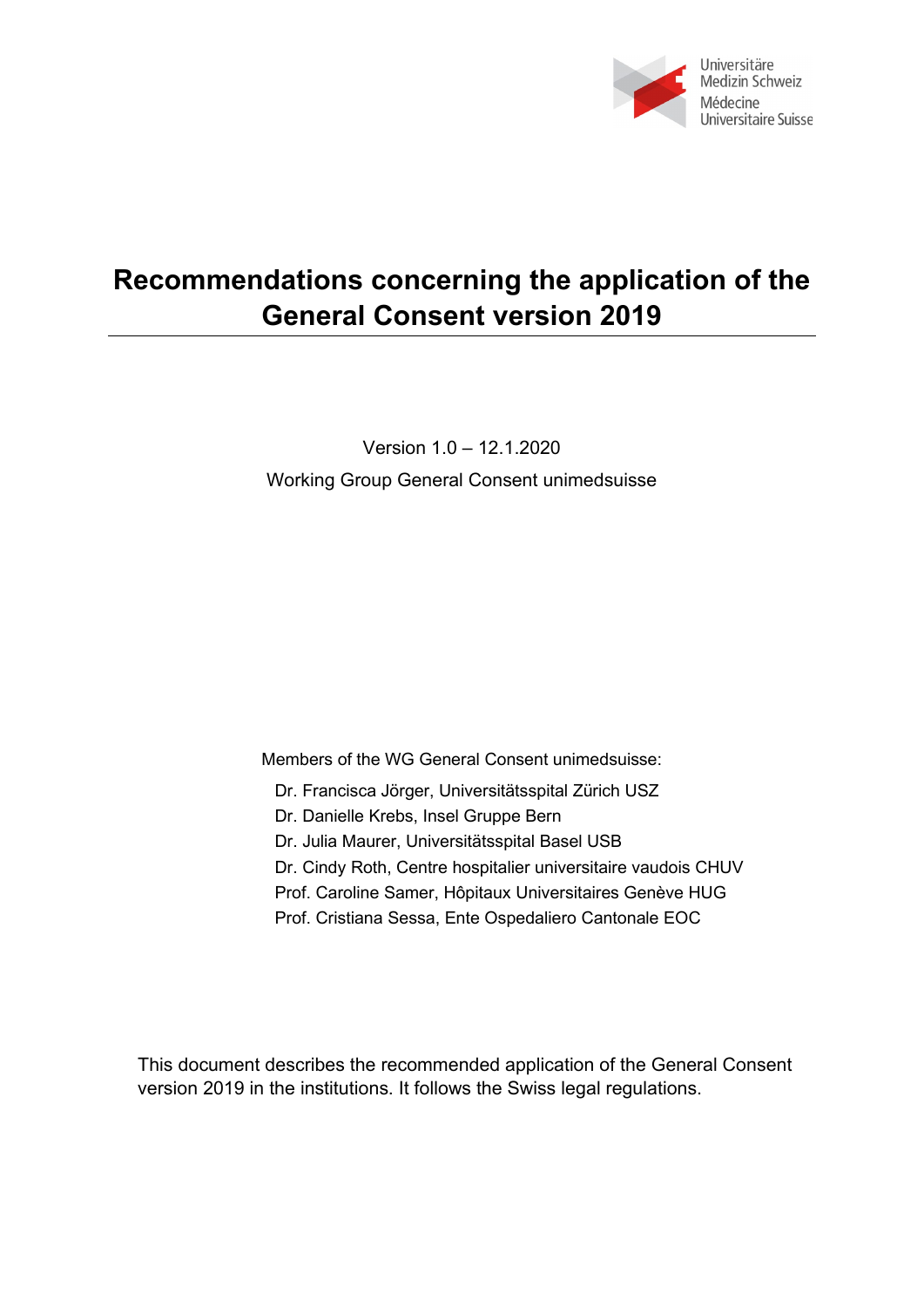#### **1. Concerning the General Consent version 2019**

The General Consent version 2019 (below GC) [1] consists of an obligatory written information (1.5 pages) and the decision form, which has to be signed by the patient or legal representative, if applicable.

The template GC has been approved of by all Ethics committees, swissethics, Swiss Academy of Medical Sciences (SAMW) and unimedsuisse. This national approval is only valid, if the template of the GC is applied without changes.

To implement the template in a specific institution the institutions' logo and contact-address for further information or withdrawal is added. Institutions are free to use their own corporate design, as long as they do not change the wording. If an institution (in most cases a hospital) changes the wording of either information or decision form, the used form has to be submitted to the responsible ethics committee for re-approval.

Additional information is possible, if desired by the institution (e.g. extended, interactive general consent online information or a brochure). The according information has to be in line with the national GC information and the procedures of the institution. It is recommended that all additional information to the patient is submitted to the Ethical Committee concerned.

The template of the GC is available in 4 languages [2]. Download is possible under [www.unimedsuisse.ch.](http://www.unimedsuisse.ch/) Further Languages are available within the university hospitals.

Please note, that the specific research project itself, that uses the data/samples, needs still an approval by the ethics committee.

#### **2. Data and samples concerned**

The GC covers the further use of coded genetic and non-genetic data and/or samples for research according to the Human Research Ordinance (HRO) Art. 29, 30, 32. [3]

The scope applies only to data and samples collected during the hospital stay and may include data from research projects. It does not cover additional data/sample collection (HRO, chapter 2), such as additional examinations or sampling of additional blood.

## **3. Significance of the patients' decision**

The national GC template applies the opt-in approach, meaning that the patient or his/her representative has to say yes to data/samples use, otherwise data/sample use is not possible. The opt-out regulation (meaning: if no objection is given by patient, but patient was informed, using coded non-genetic data or anonymization of samples is allowed) is not accepted within the GC even though it is allowed according to the Human Research Act (HRA).

There are three major reasons for this decision:

- − A transparent and clear information is crucial for the decision-making process of the patient.
- − Not all institutions are able to document which patients received the information concerning GC (either through mailings or face-to-face).
- − The opt-in approach ensures consistency with is conform to the EU General Data Protection Regulation (GDPR) [4] resulting in harmonized processes in international projects.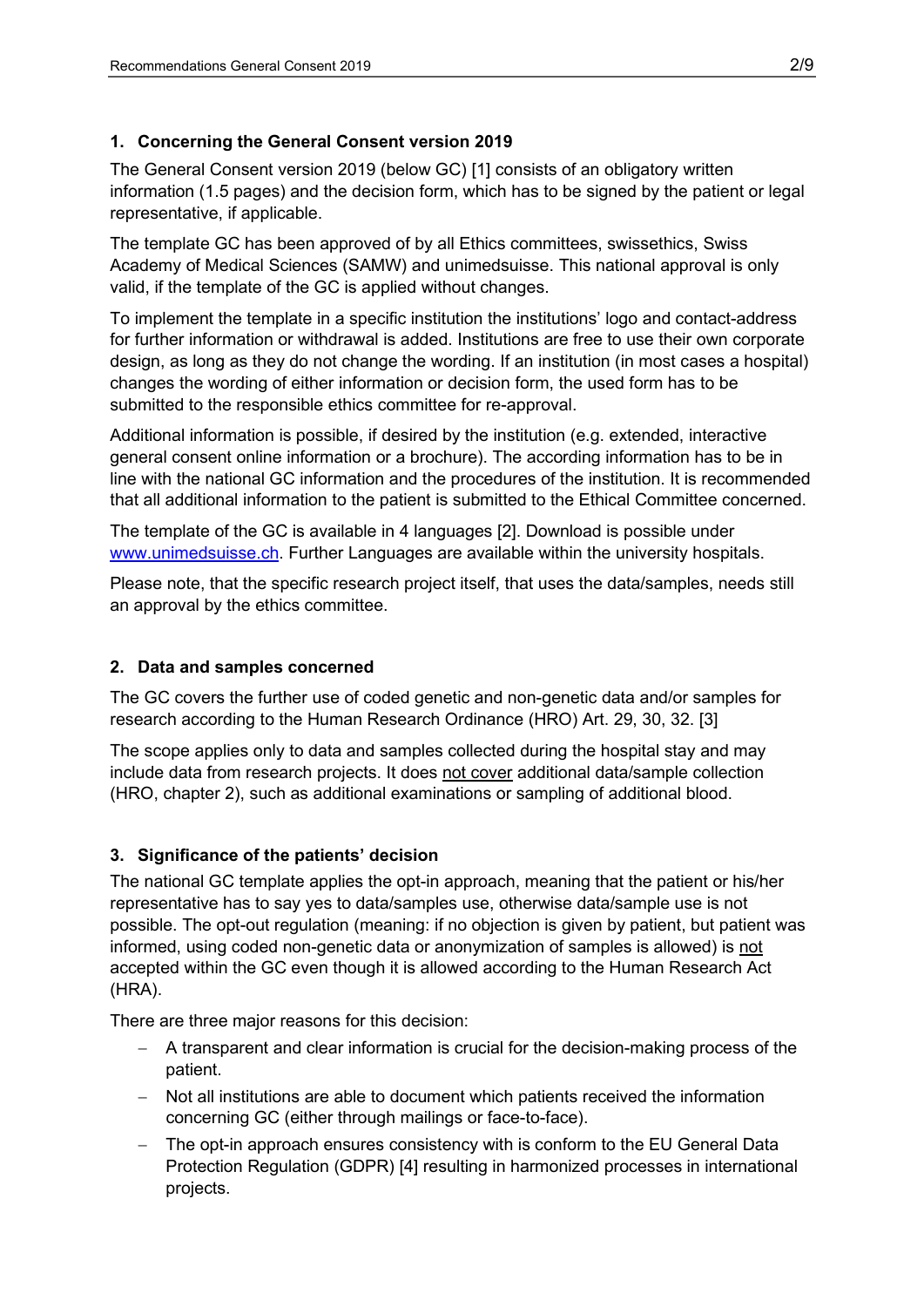To make the patients' decision valid, the decision form has to indicate the decision (Yes/No) and has to be signed by the patient and/or his/her legal representative, if applicable. The legal representative is defined according to Article 378(1) of the Swiss Civil Code (ZGB) [5] (see appendix). The situations of application of a legal representative are described below (see Chapter 6).

#### **Statement Status «Yes»**

If a patient gives his/ her consent (ticks «Yes»), further use of data and samples collected during the stay in the institution is allowed until consent is withdrawn. The consent is valid for data and samples collected before consent and for future collected data and samples.

The documented consent remains valid after the death of the patient.

If no documented consent or refusal of a deceased person is available, the next of kin or a trusted person designated during the lifetime of the deceased person is allowed to give consent (HRA, Article 36).

Further use of data and samples is allowed according to the following patient statement status to the single question on the GC form:

| <b>Status</b> | <b>Further use allowed of/after</b>                                   |
|---------------|-----------------------------------------------------------------------|
| Yes           | coded genetic data & samples (HRO Art.29)                             |
| Yes           | coded non-genetic data (HRO Art.32)                                   |
| Yes           | Anonymization* of genetic data & samples (HRO Art.30)                 |
| Yes           | Anonymization* of non-genetic data (not part of HRA-regulation)       |
| Yes           | Anonymously collected data & samples* (not part of HRA<br>regulation) |

\* Note: there is a difference between anonymous data/samples and the anonymization of data/samples. The use of anonymously collected data and samples/extracted data and anonymization of non-genetic data is allowed (these data are not regulated by the HRA). The anonymization of genetic data & samples is possible if there is a status Yes.

#### **Statement Status «No»**

«No» means an objection and refusal to further use of data/samples for research.

If the patient ticks «No», the following further uses of data and samples are not allowed:

- − Coded non-genetic data
- − Coded genetic data & samples
- − Anonymization of genetic data & samples\*\*

\*\*Note: In order to provide a clear and fair information to the patients, the anonymization of nongenetic data should not be allowed, even though this part is not regulated by the HRA.

| Status | <b>Further use allowed of</b>                       |
|--------|-----------------------------------------------------|
| . No   | Anonymous data/samples (not part of HRA-regulation) |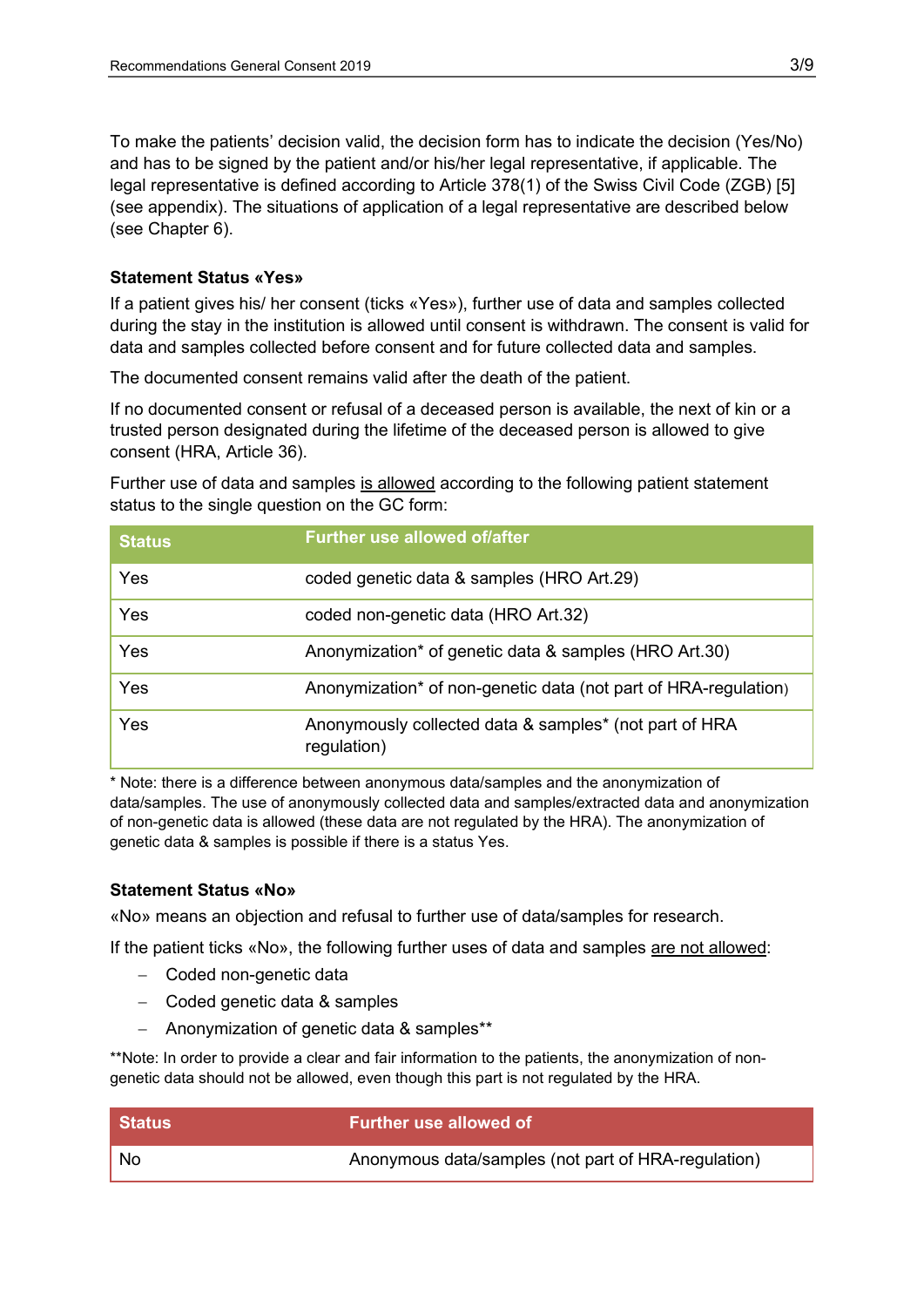#### **No Statement**

If there is no decision on the GC form, data are not allowed to be used (except of anonymous data/samples). Even if the GC documentation was handed over to the patient and his/her decision is pending, it means that no consent has been given.

| ∣ Status i                                | <b>Further use allowed of</b>                       |
|-------------------------------------------|-----------------------------------------------------|
| No signature, informed or<br>not informed | Anonymous data/samples (not part of HRA-regulation) |
|                                           | Anonymization of non-genetic data                   |

#### **4. Withdrawal**

The consent can be withdrawn at any time without giving a reason. Contact information for withdrawal has to be provided on the obligatory written information sheet and the consent form. Data and samples are not allowed to be used for new projects from the moment on, at which the consent was withdrawn. The patient decision has to be updated in the administrative system of the institution.

Data and samples used for projects before the withdrawal are not affected but should be anonymized, if applicable.

#### **5. Information workflow and documentation**

The patient receives the obligatory written information sheet (1.5 pages) and the consent form within the institution or by a notification before/after visiting the hospital. Additionally, oral information by a face-to-face meeting is possible respectively recommended especially for children and adolescents (see chapter 6).

The patient can ask for a copy of the signed consent form. In any case, the written information with contact details of the institution remains with the patient.

The signed consent form is collected and patients' decision is either saved manually or automatically scanned into the documentation system of the institution. The consent form has to be safely archived in a clinical information or a documentation system, according to the archiving guidelines of the institution.

It is recommended to record the following information:

- − Statement status (Yes, No, pending)
- − Withdrawal (This is depending on the documentation system. If the withdrawal is not triggering the documented decision from «yes» into «no», it needs to be documented separately.)
- − Dates of consent/refusal/withdrawal
- − History of changes
- − PDF of scanned consent form
- − Data/samples recipient / Project leader of research project (in order to be able to anonymize data/samples after withdrawal)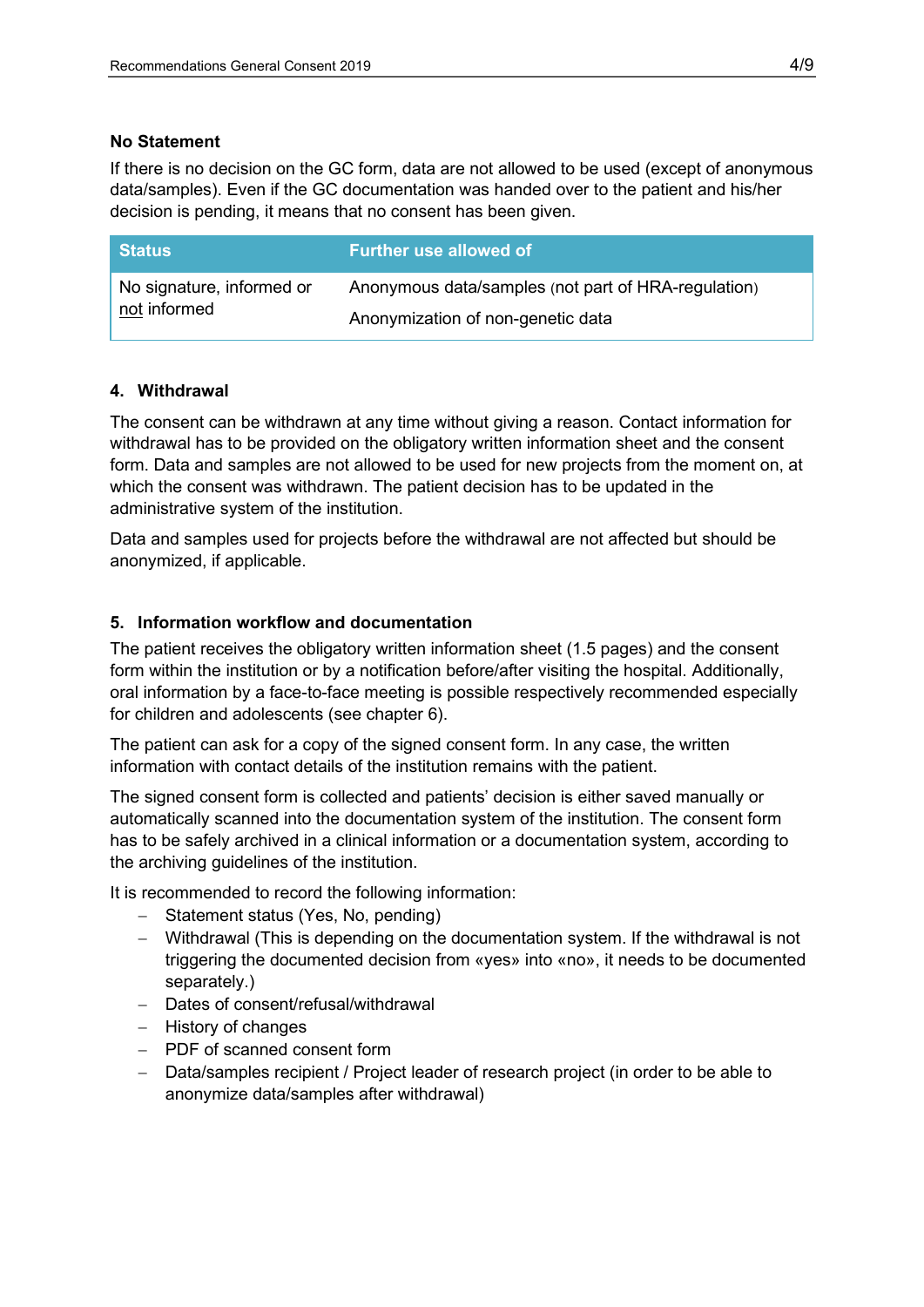## **6. Application concerning different patient groups**

#### **6.1 Judicious adults**

For judicious adults the above described general rules apply.

#### **6.2 Additional requirements for particularly vulnerable persons**

Research projects based on GC from children, adolescents and adults lacking capacity of judgement have to yield substantial findings which could in the long term be beneficial for the paediatric population or persons with the same disease or disorder, or in the same situation (HRA art 21-24). [6]

#### **6.3 Adults lacking capacity of judgement**

Legal representatives (see appendix) of adult patients lacking capacity of judgement receive the same information as the patient. They are allowed to decide and sign for the patient. The adult lacking capacity of judgement should be integrated in the decision process as much as possible. Any refusing attitude of the patient needs to be prioritized.

As soon as the patient recovers capacity and becomes judicious, legal representatives are requested to inform the patient about their decision and the patient is recommended to sign a new consent form. The decision of the legal representative remains valid until the patient eventually signs a new consent form.

If the recovering of capacity is taking place during the hospital stay the institution is recommended to inform the concerned person itself and ask him/her to sign a new consent form.

#### **6.4 Judicious adolescents (14-18 years old)**

Legally adolescents receive the same information as adults. They have to sign the form and are authorized to sign alone, but it is recommended to have the signature of the legal representative as well. The decision remains valid after the adolescent turned 18 years.

In all cases, if the adolescent comes back to the hospital when he or she turned 18 years, see section 6.9.

#### **6.5 Adolescents lacking capacity of judgement**

Legal representatives (see appendix) of adolescent patients lacking capacity of judgement receive the same information as the adult patient. They are allowed to decide and sign for the adolescent. The adolescent lacking capacity of judgement should be integrated in the decision process as much as possible. Any refusing attitude of the adolescent needs to be prioritized.

As soon as the adolescent recovers capacity and becomes judicious, legal representatives are requested to inform the adolescent about their decision and the patient is recommended to sign a new consent form. If the recovering of capacity is taking place during the hospital stay the institution is recommended to inform the concerned person itself and ask him/her to sign a new consent form.

In all cases, if the adolescent comes back to the hospital when he or she turned 18 years, see section 6.9.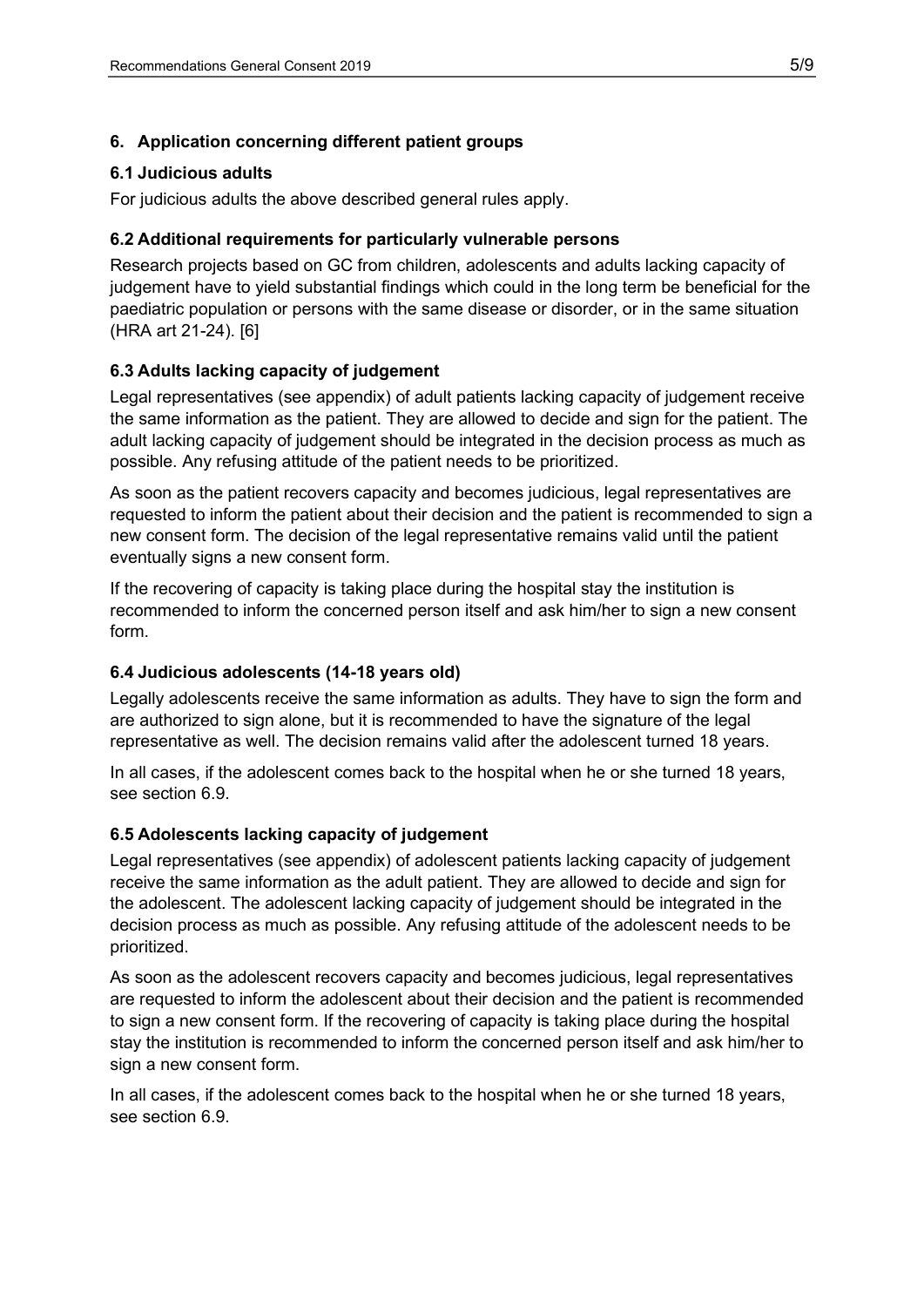# **6.6 Judicious children (11-13 years old)**

Children (11-13 years old) receive the same written information as adults and their legal representatives, but it is recommended to provide a supplemental oral face to face information or an appropriated written information. Any refusing attitude respectively the decision of the child needs to be prioritized.

The legal signature has to be given by the legal representative.

In all cases, if the child comes back to the hospital when he or she turned 18 years, see section 6.9.

# **6.7 Children <11 years old**

For children under the age of 11 it is recommended to provide an adapted oral information or additional graphical explanations supplementary to the information of the legal representative. The child should be integrated in the decision process as much as possible. Any refusing attitude respectively the decision of the child needs to be prioritized. The legal signature has to be given by the legal representative.

In all cases, if the child comes back to the hospital when he or she turned 18 years, see section 6.9.

# **6.8 Children lacking capacity of judgement (<14 years old)**

Legal representatives (see appendix) of children lacking capacity of judgement receive the same information as the adult patient. They are allowed to decide and sign for the child, but are requested to inform the child together with the institution, inform the child about their decision and offer the option for withdrawing the consent as soon as the child recovers capacity of judgement and/or becomes judicious. The child should be integrated in the decision process as much as possible. Any refusing attitude of the child needs to be prioritized.

In all cases, if the child comes back to the hospital when he or she turned 18 years, see section 6.9.

# **6.9 Children and adolescents turning 18 years and coming back to the hospital**

In all cases, if the child or the adolescent comes back to the hospital when he or she turned 18 years, it is recommended to remind him/her about the general consent decision. The institution is recommended to collect a new consent. The adequate adult procedure is then applied, according to his/her capacity of judgement. Otherwise, in absence of new visit to the hospital, the previous decision remains valid after the child or the adolescent turned 18 years.

If the patient refused with «No» after he or she turned 18 years, the decision is regulated as defined in the case of a withdrawal. All respective data and samples are not available anymore for new projects.

# **7. Incidental findings: right to be informed or not to be informed**

Patients are informed that they may be contacted in case of incidental findings if they are pertinent for their health and if clinical action is possible. In case of children and patients lacking capacity of judgement the legal representative may be contacted. The institutions are responsible to implement processes how to proceed in such situations and how the contact with patients has to be carried out.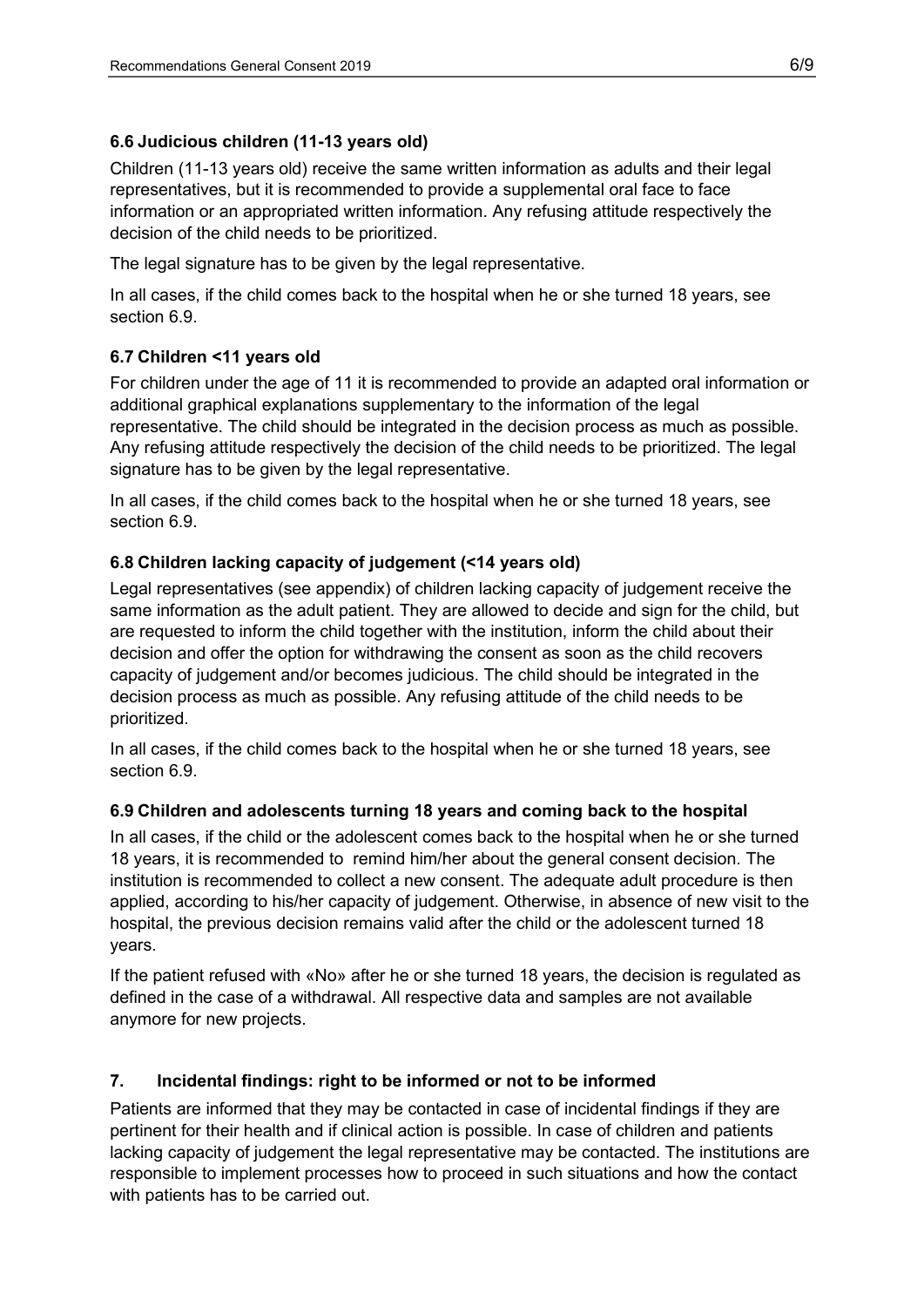In case of incidental findings, patients will have the occasion to choose to have further information or not on the incidental findings, according to article 8 HRA [7] and according to article 6 of the Federal Act on Human Genetic Testing (HGTA) regarding genetic results [8]. In general, it is the responsibility of the researcher to consider the respective situation.

However, as the institutions cannot guarantee that the patient will not be contacted, patients who do not want to be informed at all about the existence of any incidental findings cannot provide their data and samples. Hence, these patients have to check «No» on the form.

# **8. Data and sample Governance**

Hospitals and research institutions are responsible to establish infrastructure and standardized operating procedures that ensure the protection of patient rights when collecting and processing their data and samples, according to data protection laws and regulations.

It is recommended that these procedures include:

- − Data access along standardized procedures. It is recommended that data access is organized by data request to a coordinating point of contact.
- − Procedures concerning the coding of data and key keeper responsibility.
- − The procedures are in use and all involved parties have been trained.

The governance structure should respect international standards, such as the Declaration of Taipei of the World Medical Association (WMA) of October 2016 [9].

For further use at other institutions or industry within Switzerland or abroad a Data/Sample Transfer Agreement has to be used. For research abroad, it must be ensured that at least the same regulations are followed as in Switzerland.

All research projects have to be authorized by the relevant ethics committee regardless of the consent status. Projects with anonymous (already anonymized) data/samples are not submitted to ethics committee approval (they are not under the HRA regulation).

It is recommended to obtain a jurisdictional inquiry for the anonymization procedures by the ethics committee in terms of future publications («Zuständigkeitsabklärung», «Clarifications des compétences», «Esame della competenza»).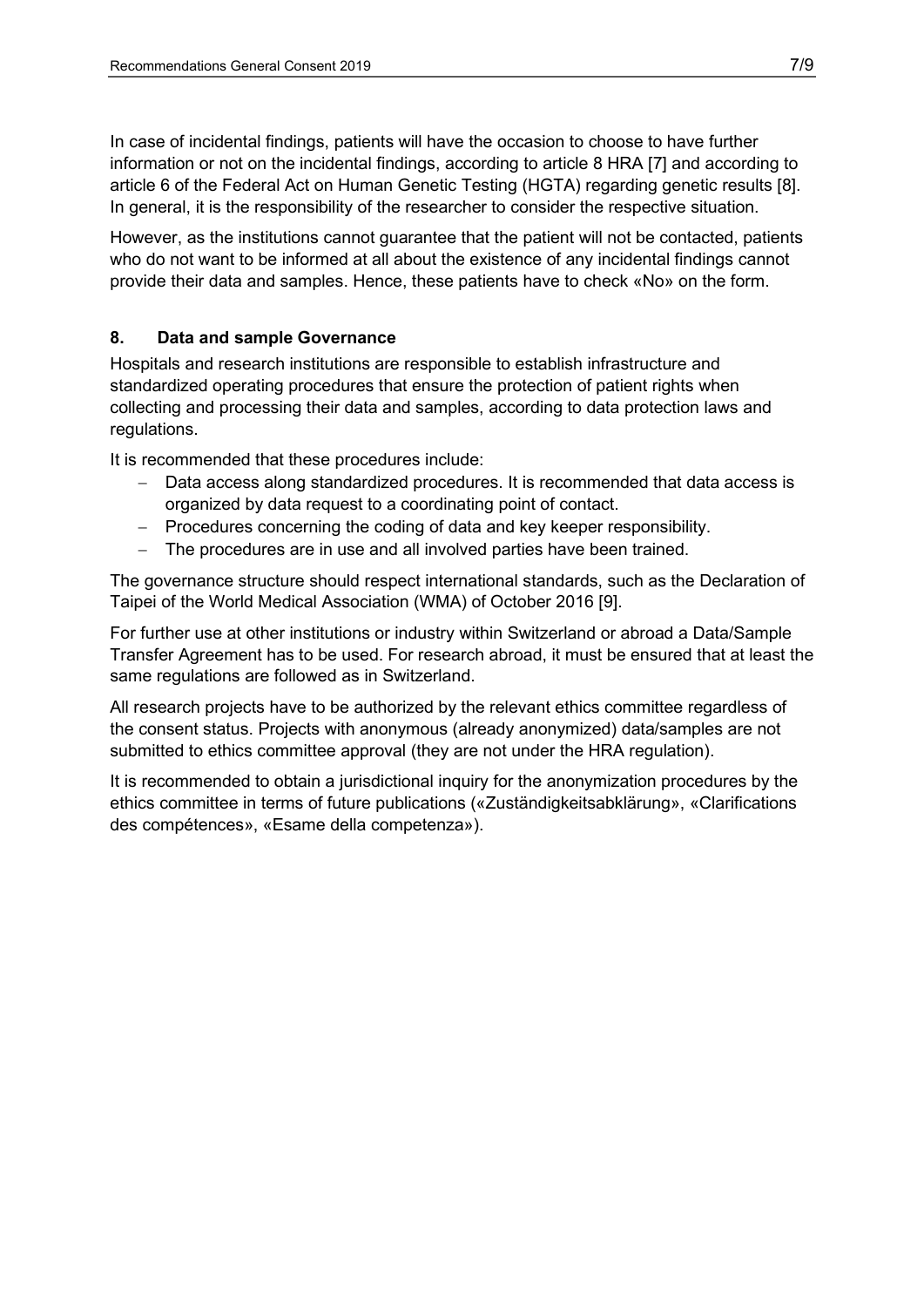#### **Notes**

- 1 Universitäre Medizin Schweiz (unimedsuisse): *Template General Consent 2/2019* Link<https://www.unimedsuisse.ch/de/projekte/generalkonsent> [access: 21.5.2019]
- 2 German, French, Italian, English, Shqiptar (Albanian), Arabian, Portogues, Serbian, Somali, Spanisch, Tamil, Thai, Tigrin, Turkish, Russian
- 3 *Ordinance on Human Research with the Exception of Clinical Trials (Human Research Ordinance, HRO*), status as of 24.4.2018 Link<https://www.admin.ch/opc/en/classified-compilation/20121177/201804240000/810.301.pdf> [access 21.5.2019]
- 4 *Regulation (EU) 2016/679 of the European Parliament and of the Council of 27 April 2016 on the protection of natural persons with regard to the processing of personal data and on the free movement of such data, and repealing Directive 95/46/EC (General Data Protection Regulation)* Link<https://eur-lex.europa.eu/legal-content/EN/TXT/?uri=CELEX:32016R0679> [access 18.7.2019]
- 5 *Swiss Civil Code (ZGB)*, status as of 1.1.2019; Link<https://www.admin.ch/opc/en/classified-compilation/19070042/201901010000/210.pdf> [access 21.5.2019]
- 6 Templates and recommendations from swissethics, Research on and with children:  $\rightarrow$  Link <https://www.swissethics.ch/templates.html> [access 3.9.2019].
- 7 *Federal Act on Research involving Human Beings (HRA)*, status as of 1.1.2014 Link <https://www.admin.ch/opc/en/classified-compilation/20061313/201401010000/810.30.pdf> [access 21.5.2019]
- 8 Federal Act on Human Genetic Testing (HGTA) status as of 1.1.2014.  $\rightarrow$  Link [https://www.google.ch/url?sa=t&rct=j&q=&esrc=s&source=web&cd=1&ved=2ahUKEwjd9c3V](https://www.google.ch/url?sa=t&rct=j&q=&esrc=s&source=web&cd=1&ved=2ahUKEwjd9c3Vqq3iAhXiwsQBHW6ABl4QFjAAegQIABAC&url=https%3A%2F%2Fwww.admin.ch%2Fch%2Fe%2Frs%2F8%2F810.12.en.pdf&usg=AOvVaw0dH71ffB5LU57EGr4_0oip) [qq3iAhXiwsQBHW6ABl4QFjAAegQIABAC&url=https%3A%2F%2Fwww.admin.ch%2Fch%2F](https://www.google.ch/url?sa=t&rct=j&q=&esrc=s&source=web&cd=1&ved=2ahUKEwjd9c3Vqq3iAhXiwsQBHW6ABl4QFjAAegQIABAC&url=https%3A%2F%2Fwww.admin.ch%2Fch%2Fe%2Frs%2F8%2F810.12.en.pdf&usg=AOvVaw0dH71ffB5LU57EGr4_0oip) [e%2Frs%2F8%2F810.12.en.pdf&usg=AOvVaw0dH71ffB5LU57EGr4\\_0oip](https://www.google.ch/url?sa=t&rct=j&q=&esrc=s&source=web&cd=1&ved=2ahUKEwjd9c3Vqq3iAhXiwsQBHW6ABl4QFjAAegQIABAC&url=https%3A%2F%2Fwww.admin.ch%2Fch%2Fe%2Frs%2F8%2F810.12.en.pdf&usg=AOvVaw0dH71ffB5LU57EGr4_0oip) [access 21.5.2019]
- 9 World Medical Association (WMA): WMA Declaration of Taipei on Ethical Considerations regarding Health Databases and Biobanks, October 2016. Link [https://www.wma.net/policies-post/wma-declaration-of-taipei-on-ethical-considerations](https://www.wma.net/policies-post/wma-declaration-of-taipei-on-ethical-considerations-regarding-health-databases-and-biobanks/)[regarding-health-databases-and-biobanks/](https://www.wma.net/policies-post/wma-declaration-of-taipei-on-ethical-considerations-regarding-health-databases-and-biobanks/) [access 21.5.2019].